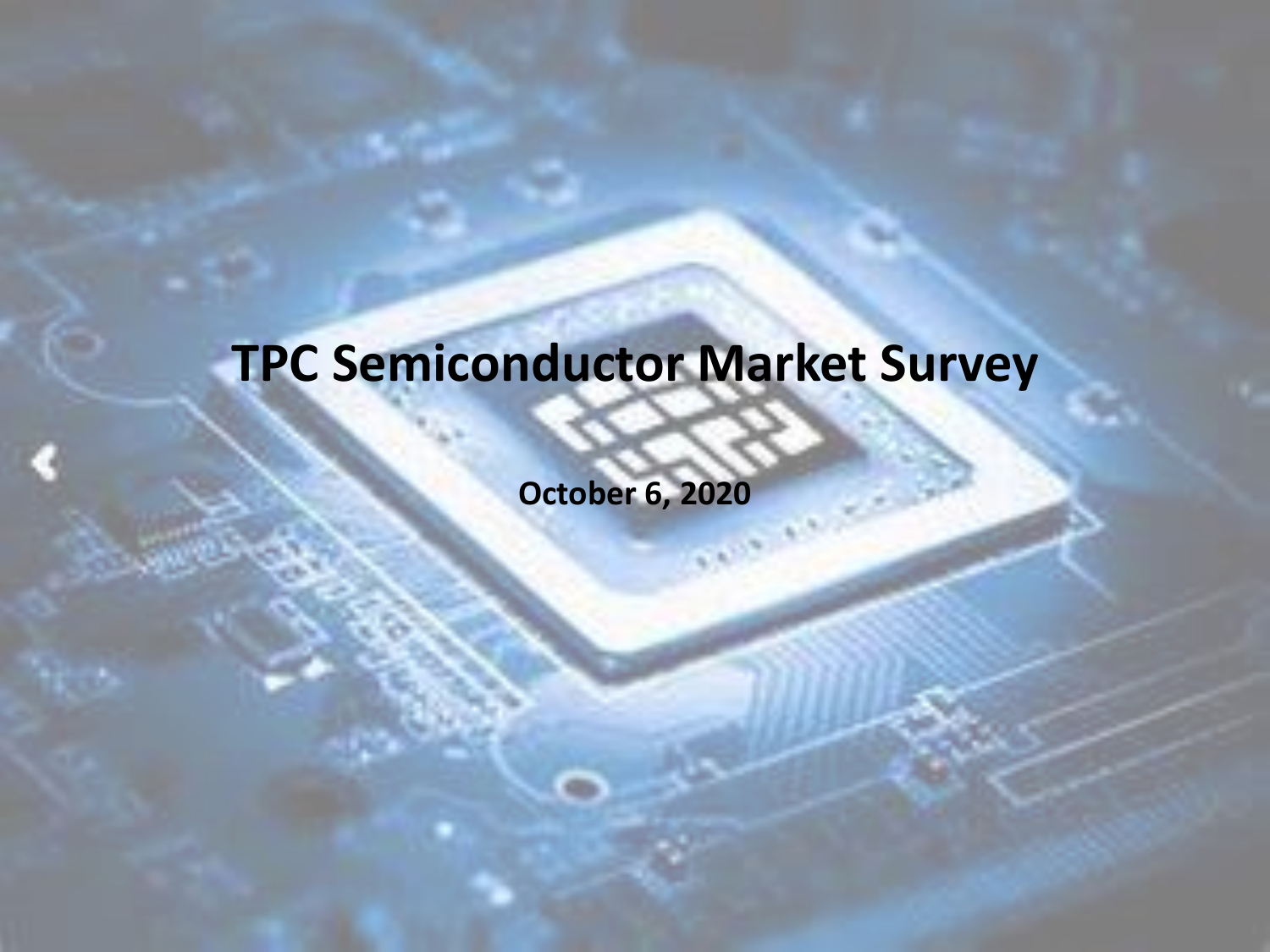### TPC September 2020 Survey Summary

*Survey Date: 10/1-4 Respondents: ~9,700 Location: Worldwide (~80% Asia) Who: Active Electronics Industry Professionals Response Composition (multiple choices): Industrial 37%, Auto 21%, Comm 20%, Computing 21%, Mobile 37%, Data Ctr 18%, Other 16%*

- We completed our monthly survey last weekend (~9,700 respondents) which saw slight improvement in C3Q growth while showing slight weakening in C4Q growth expectations. However, the seasonality outlook for C4Q improved for both quarters.
- In addition the initial C4Q outlook is weaker than last year.
- End customers have still been reluctant to cancel production to their manufactures instead pushing out production into future quarters but appear to be booking less for C4Q.
- The survey showed a growth outlook for C3Q20 slightly better vs. last month with 54% expecting q/q growth vs. 51% previously and 11% see it as weaker vs. 14% last month.
- The survey also showed improvement in bookings for C3Q20 with 29% expecting improving bookings vs. C2Q compared to 25% last month, and 25% now expect weaker bookings vs. 28% last month.
- The C4Q outlook weakened slightly with 5% expecting q/q growth vs. 7% previously and 62% see it as weaker vs. 59% last month. There were also slightly more respondents who saw C4Q bookings weakening vs. last month.
- Backlog cancellation expectations (slide 6) also improved slightly and remains more neutral vs. 2 months ago.
- Availability of critical parts continues to improve and in most cases are at or below normal levels. Slide 7, which shows a more granular view of inventory by key components, showed improvements across most products in inventory and availability. •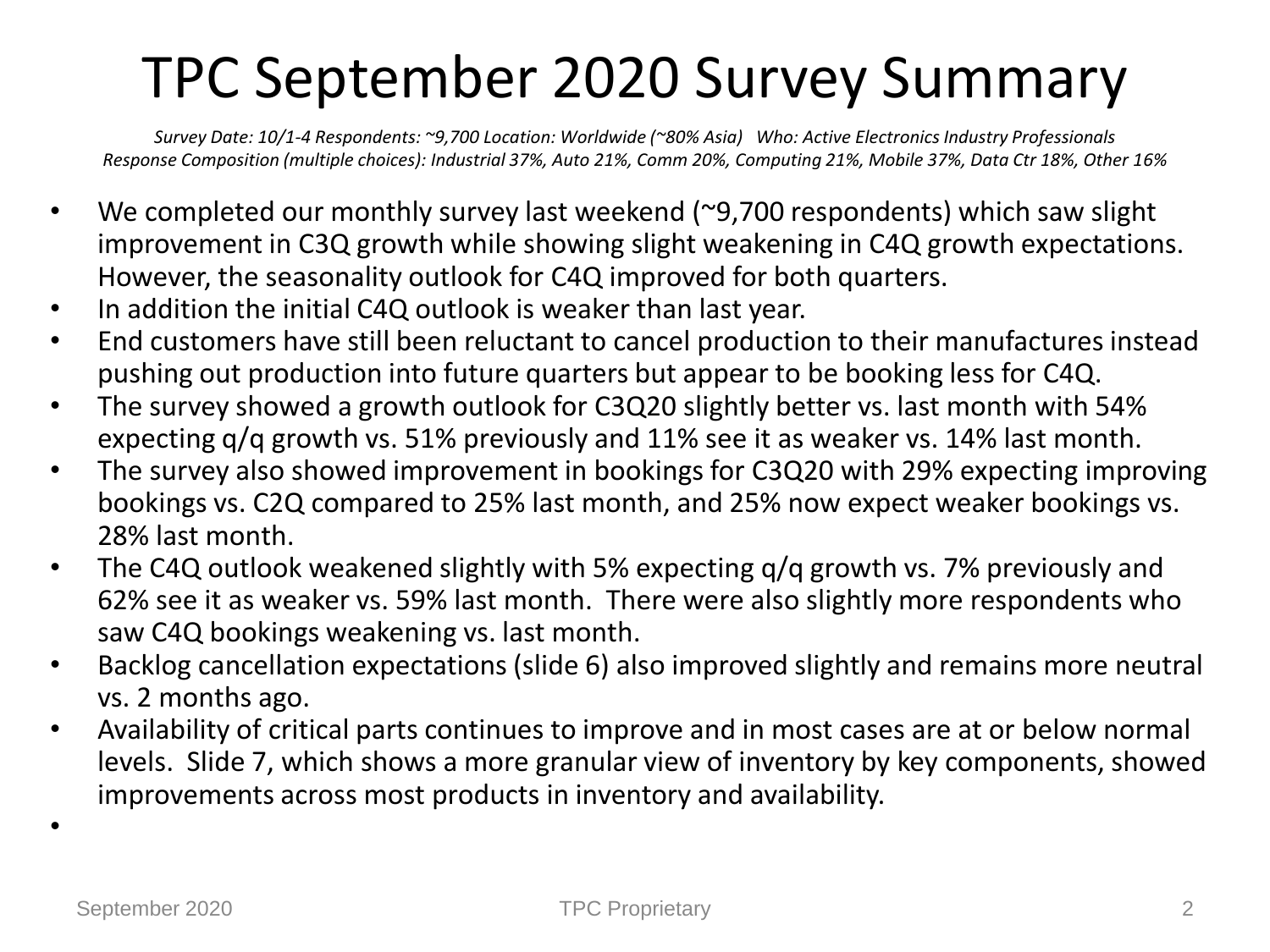#### Q/Q Demand Growth Outlook



September 2020 **TPC Proprietary** 3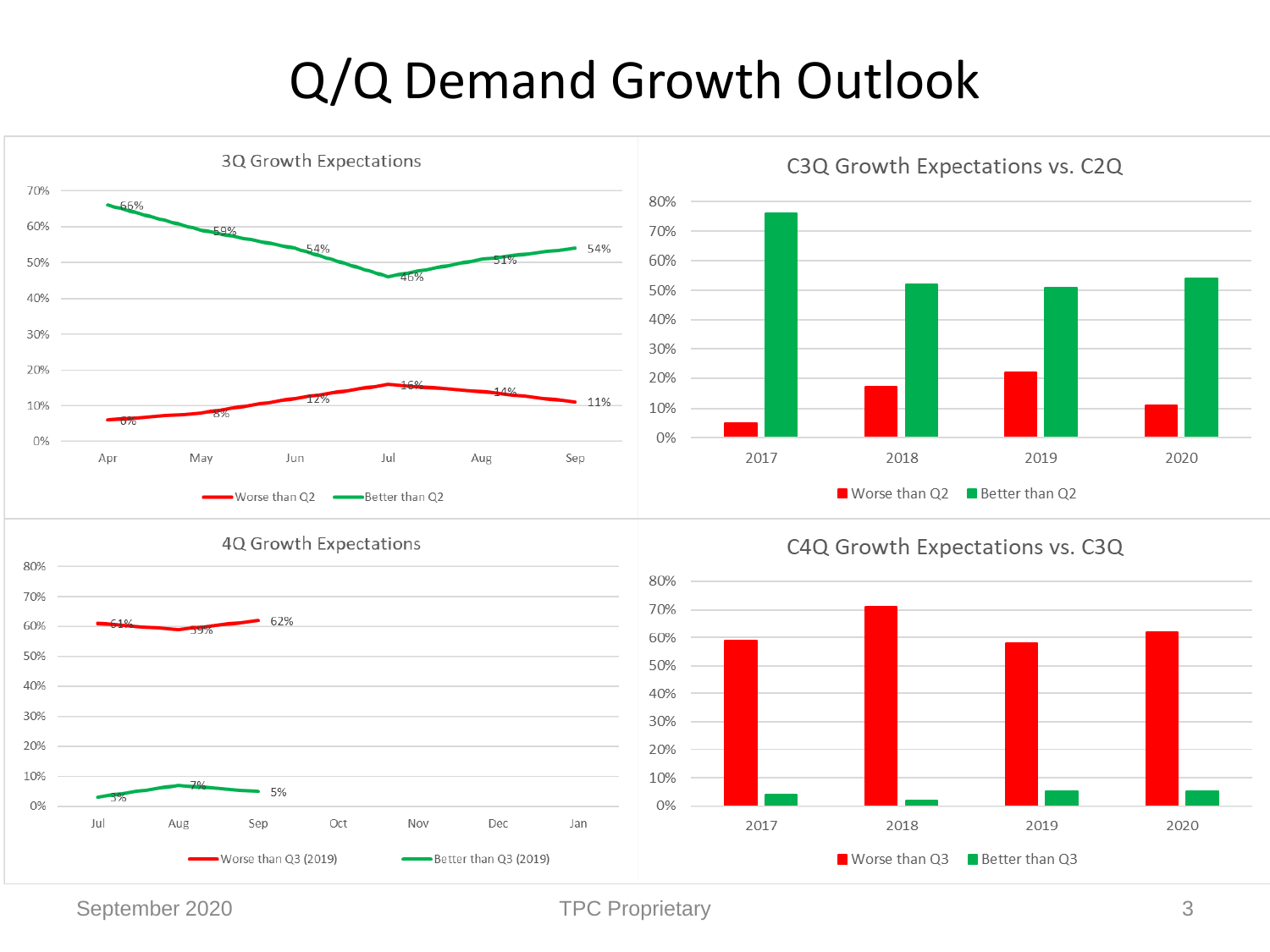## Q/Q Seasonality Expectations



September 2020 **TPC Proprietary TPC Proprietary** 4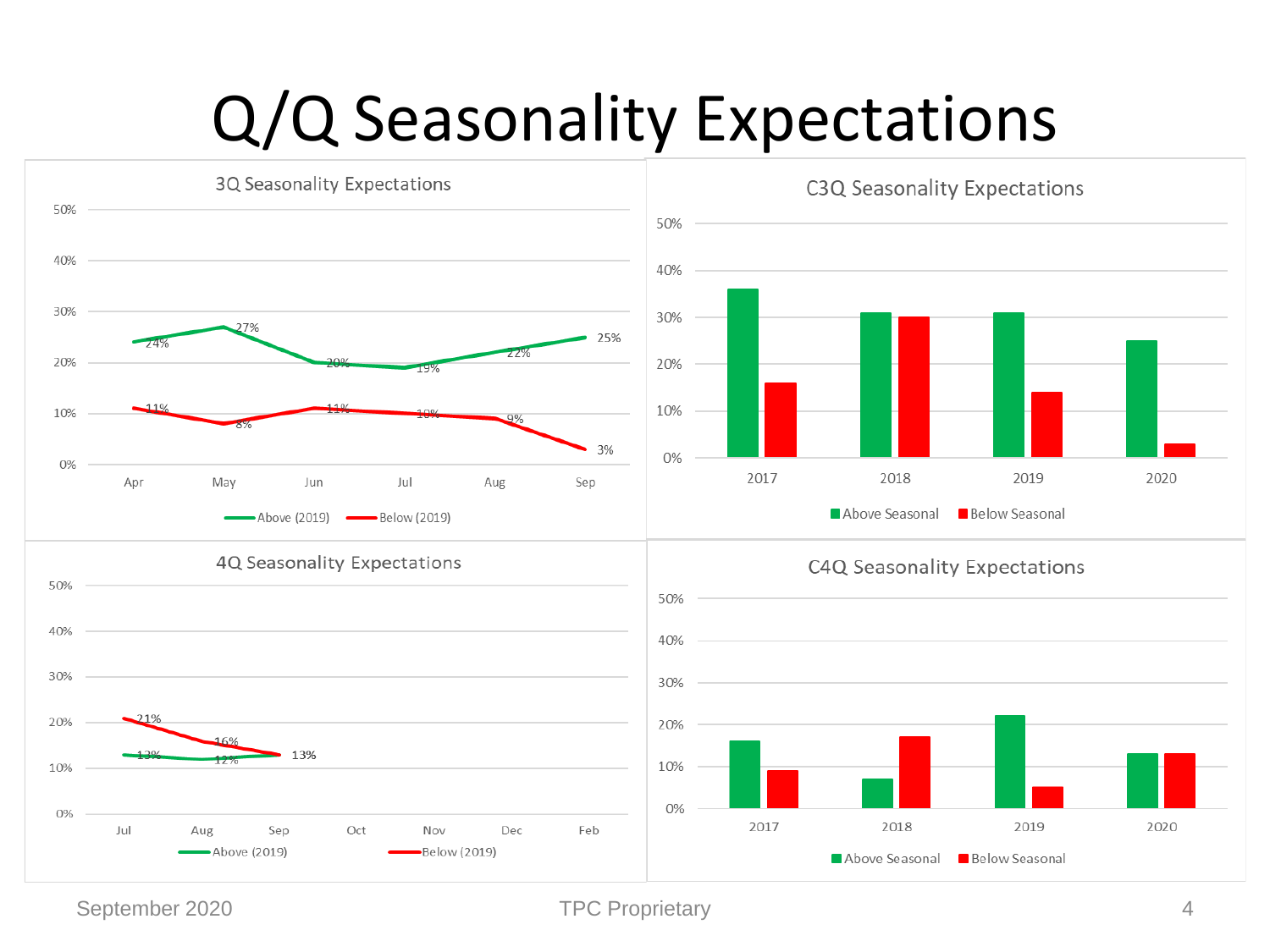## Q/Q Bookings Growth Expectations



September 2020 **TPC Proprietary** 5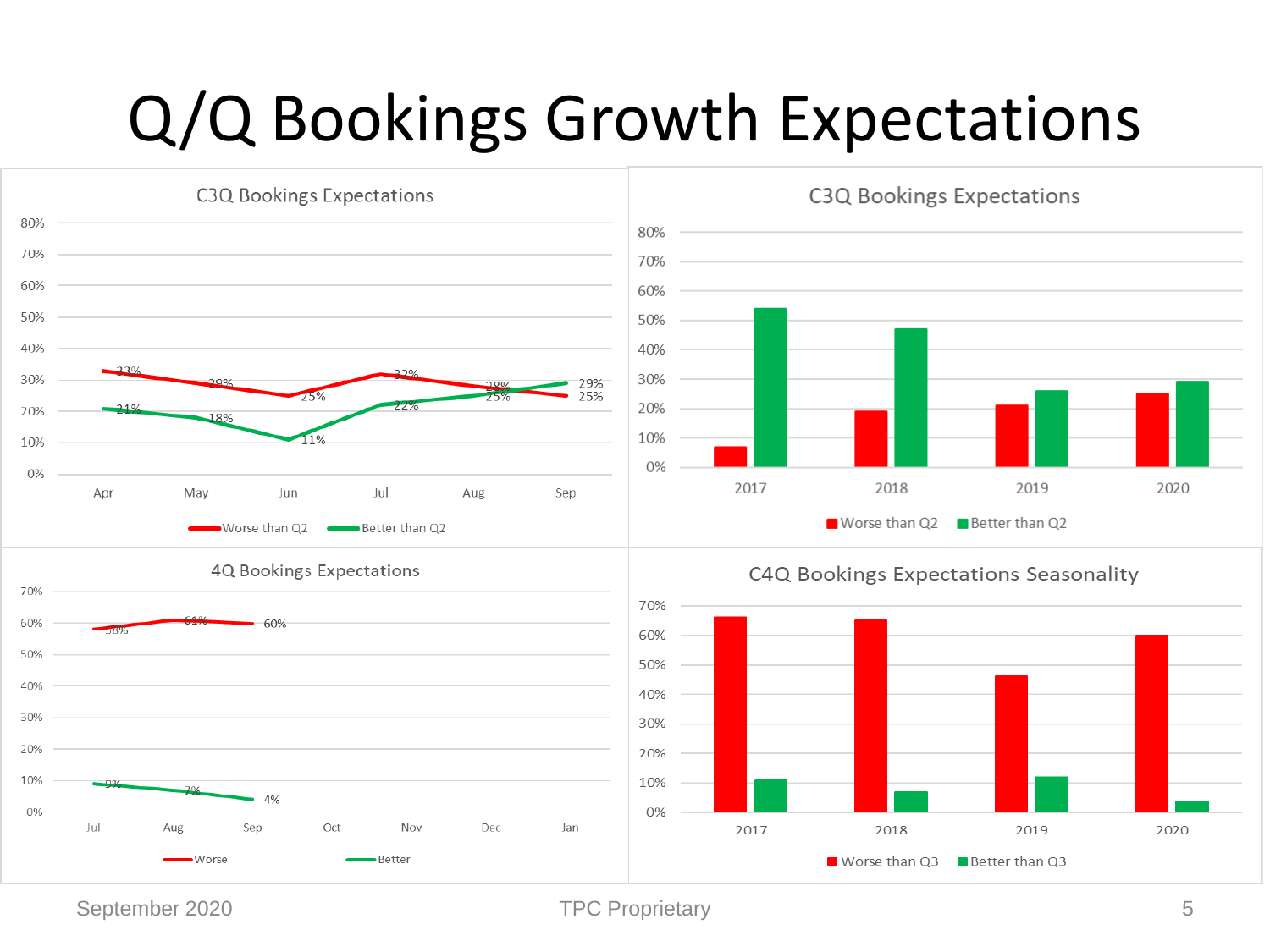#### Backlog Order Cancellations vs. 30 Days Ago

(Delta between increasing and decreasing cancellations – Higher % is more positive)

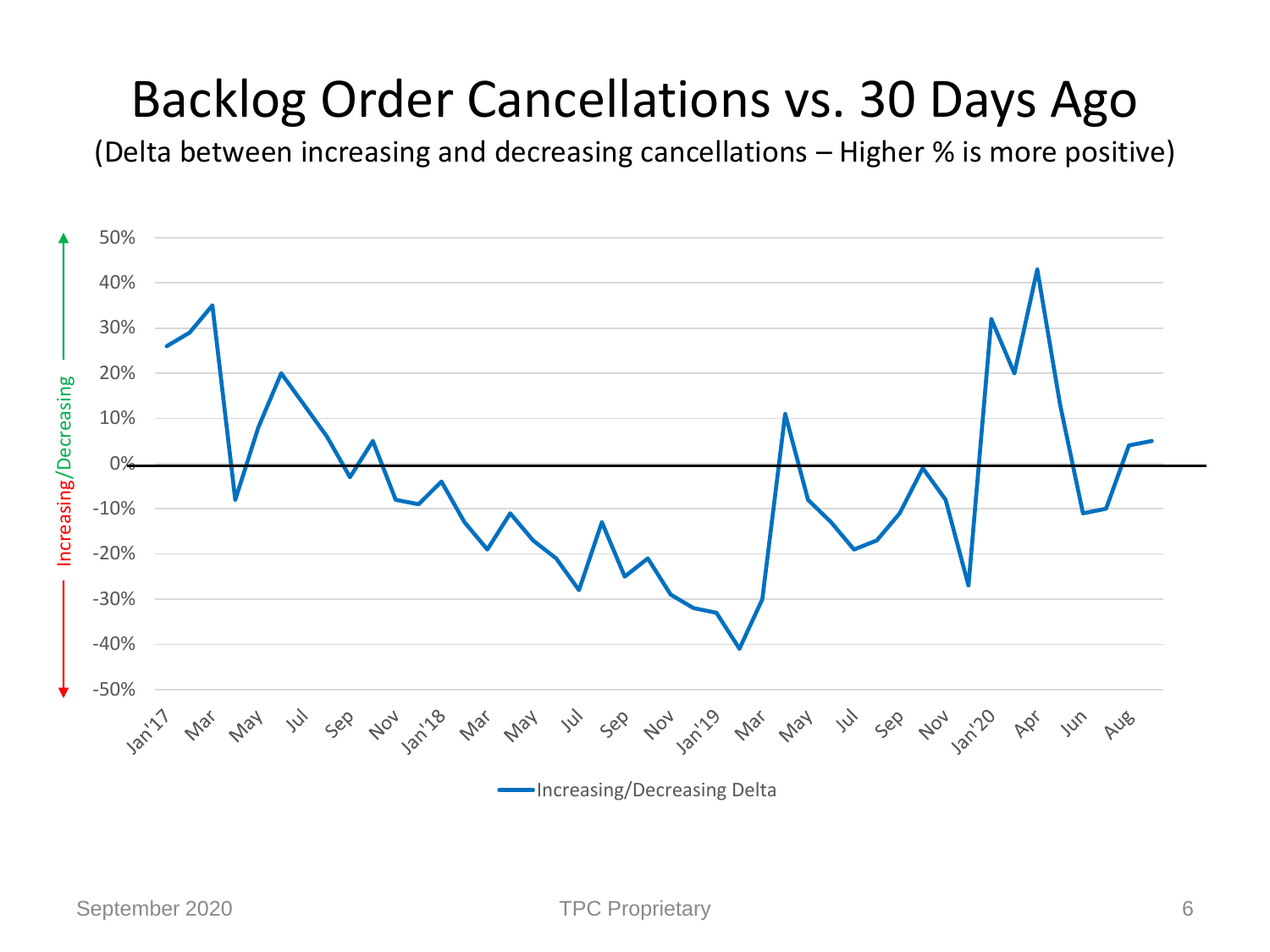## Inventory Status

(Using a scale of 1 to 5 with 1 being extremely low inventory, 3 being the normal amount, and 5 being extremely high; how do you view inventory levels for the following products?)

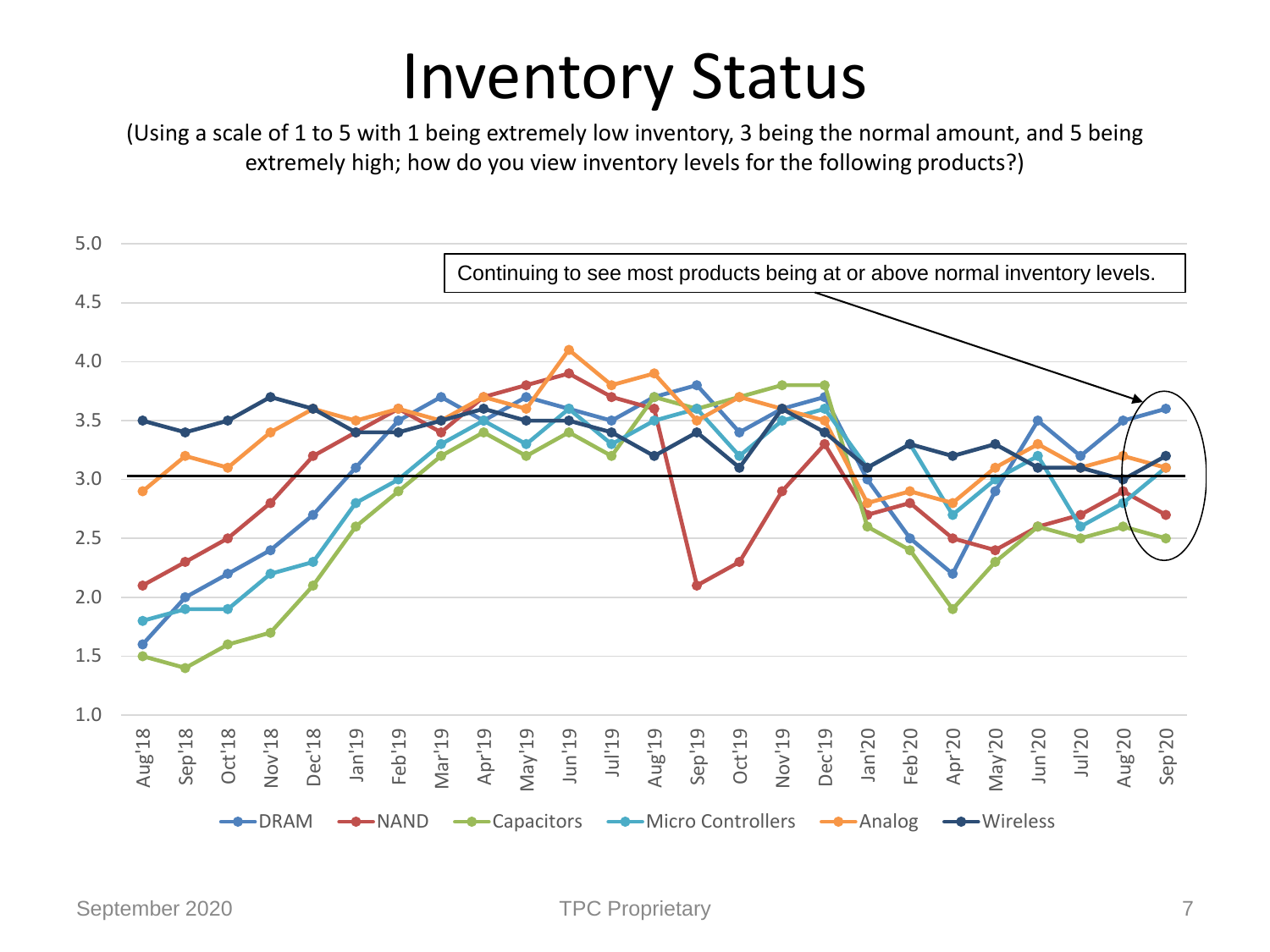# Q/Q Inventory Growth

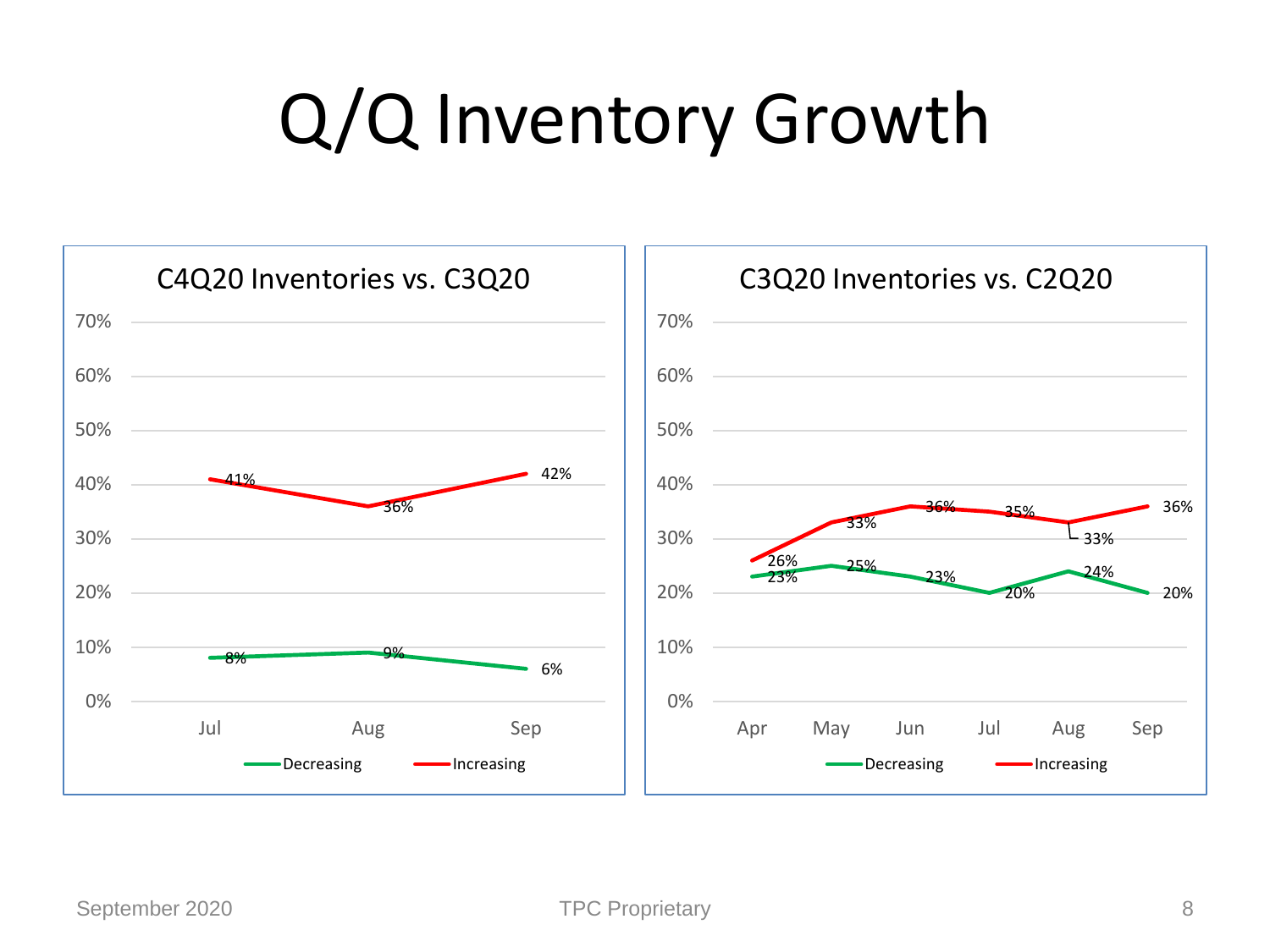# Q/Q Pricing Trends